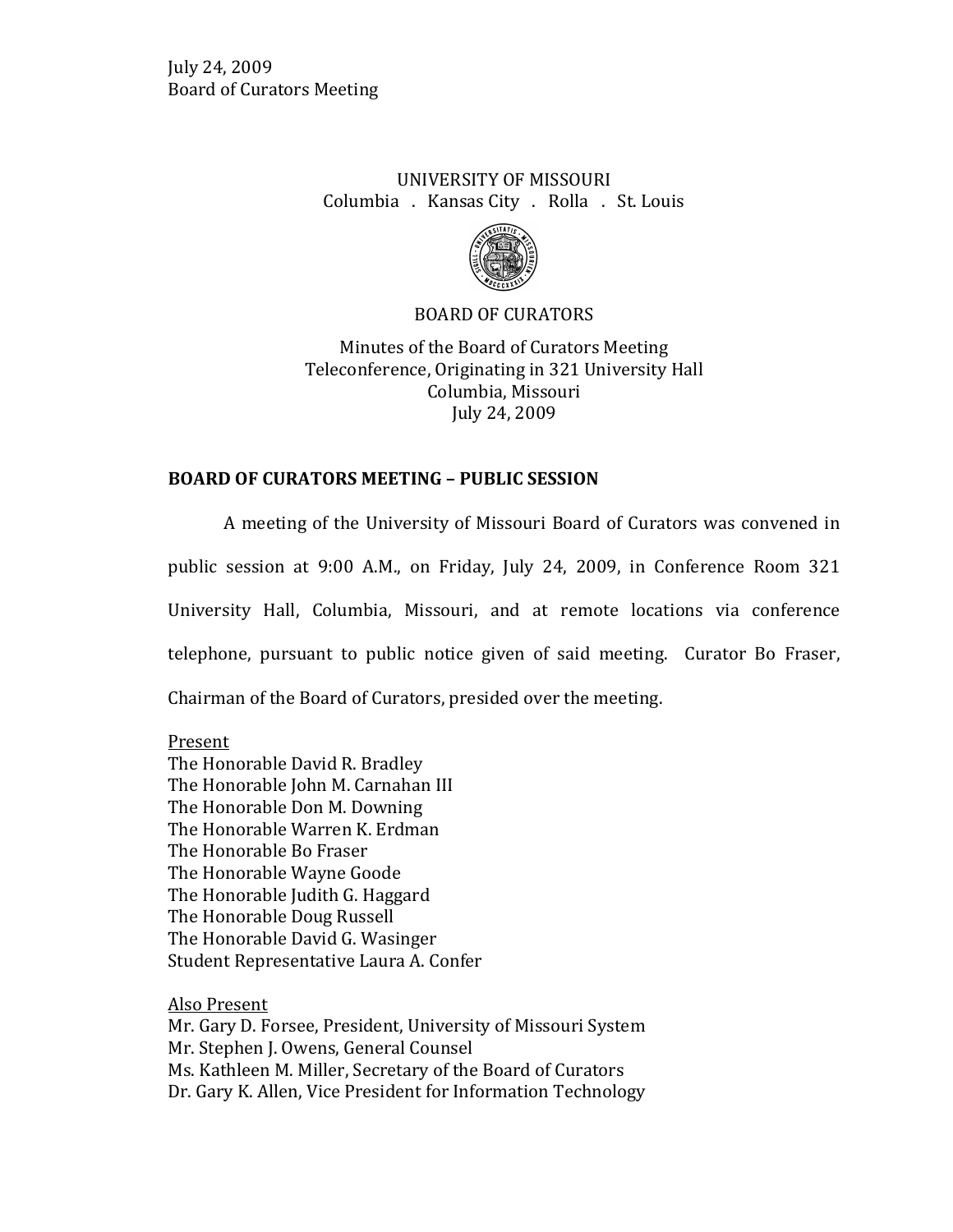Dr. John F. Carney III, Chancellor, Missouri University of Science and Technology Dr. Brady J. Deaton, Chancellor, University of Missouri-Columbia Dr. Thomas F. George, Chancellor, University of Missouri-St. Louis Dr. Steven Graham, Senior Associate Vice President for Academic Affairs Ms. Natalie "Nikki" Krawitz, Vice President for Finance and Administration Mr. Leo E. Morton, Chancellor, University of Missouri-Kansas City Dr. David R. Russell, Senior Associate Vice President and Chief of Staff Ms. Cindy Pollard, Associate Vice President of Strategic Communications Ms. Jennifer Hollingshead, Assistant Director University Communications Media Representatives

Board Chairman's Report – presented by Chairman Fraser (no report on file)

University President's Report – presented by President Forsee (no report on file)

### **Consent Agenda**

It was endorsed by President Forsee, moved by Curator Russell and seconded by Curator Carnahan, that the following items be approved by consent agenda:

1. Minutes of the Board of Curators Meetings:

Board of Curators Meeting, June 4-5, 2009 Board of Curators Executive Committee Meeting, June 18, 2009 Board of Curators Special Meeting, June 19, 2009

The minutes for these meetings shall be approved as presented to the board with the materials of this meeting.

2. Board of Curators Standing Committee Appointments, July 2009

Effective July 24, 2009

**Academic, Student and External Affairs Committee** Judith G. Haggard, Chair Don M. Downing Warren K. Erdman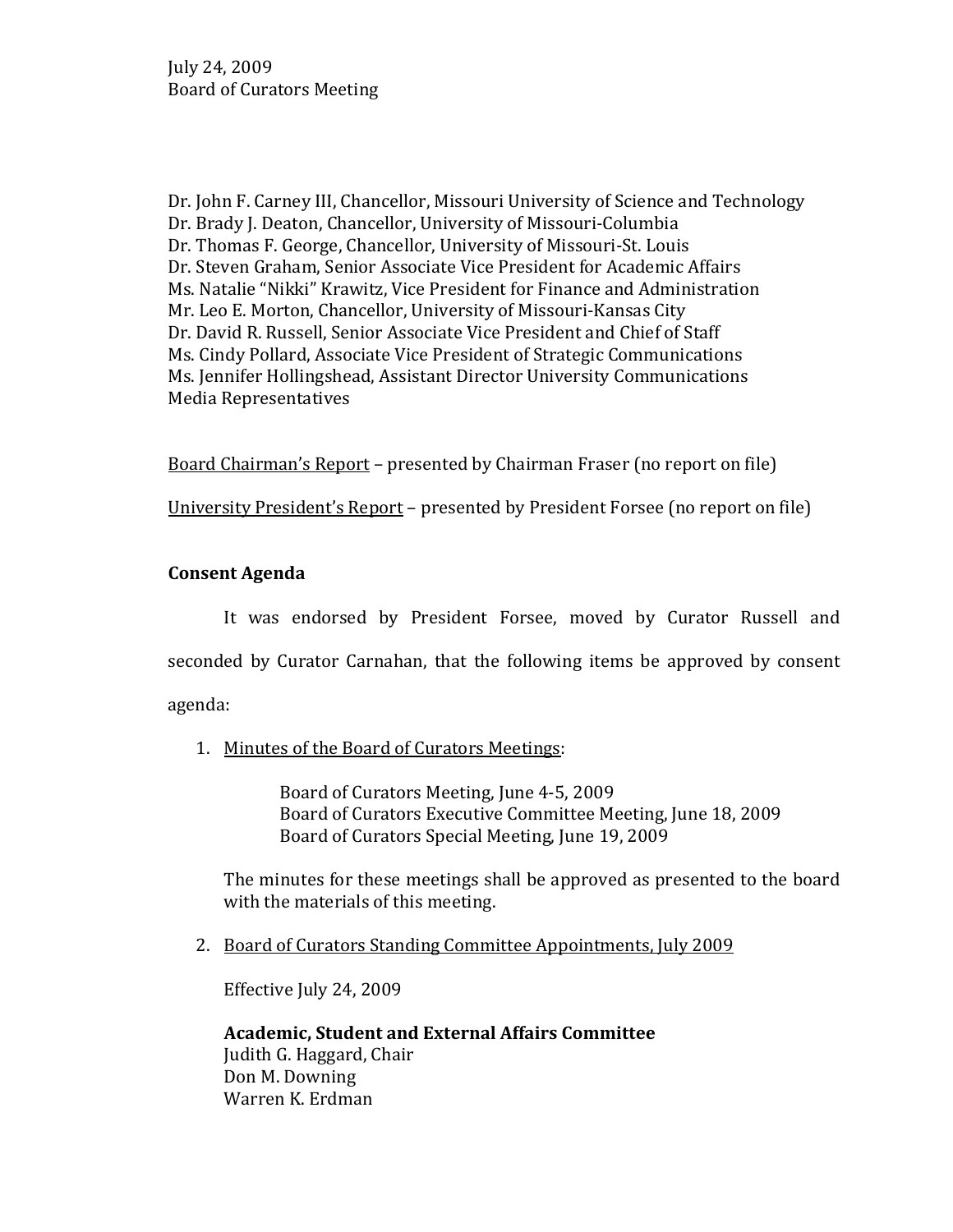> David G. Wasinger Laura A. Confer, ex officio Bo Fraser, ex officio Gary Forsee, ex officio

#### **Audit Committee**

John M. Carnahan III, Chair Don M. Downing Wayne Goode

#### **Compensation and Human Resources Committee**

Warren K. Erdman, Chair David R. Bradley Judith G. Haggard David G. Wasinger

#### **Finance Committee**

Doug Russell, Chair Don M. Downing Wayne Goode

#### **Governance Committee**

Warren K. Erdman, Chair John M. Carnahan III Judith G. Haggard Bo Fraser, ex officio Gary Forsee, ex officio

#### **Resources and Planning Committee**

David G. Wasinger, Chair David R. Bradley Doug Russell

#### 3. Degrees, Summer Semester 2009

The action of the President of the University of Missouri System in awarding degrees and certificates to candidates recommended by the various faculties and committees of the four University of Missouri campuses who fulfill the requirements for such degrees and certificates at the end of the Summer Semester 2009, shall be approved, and the lists of said students who have been awarded degrees and certificates shall be included in the records of this meeting.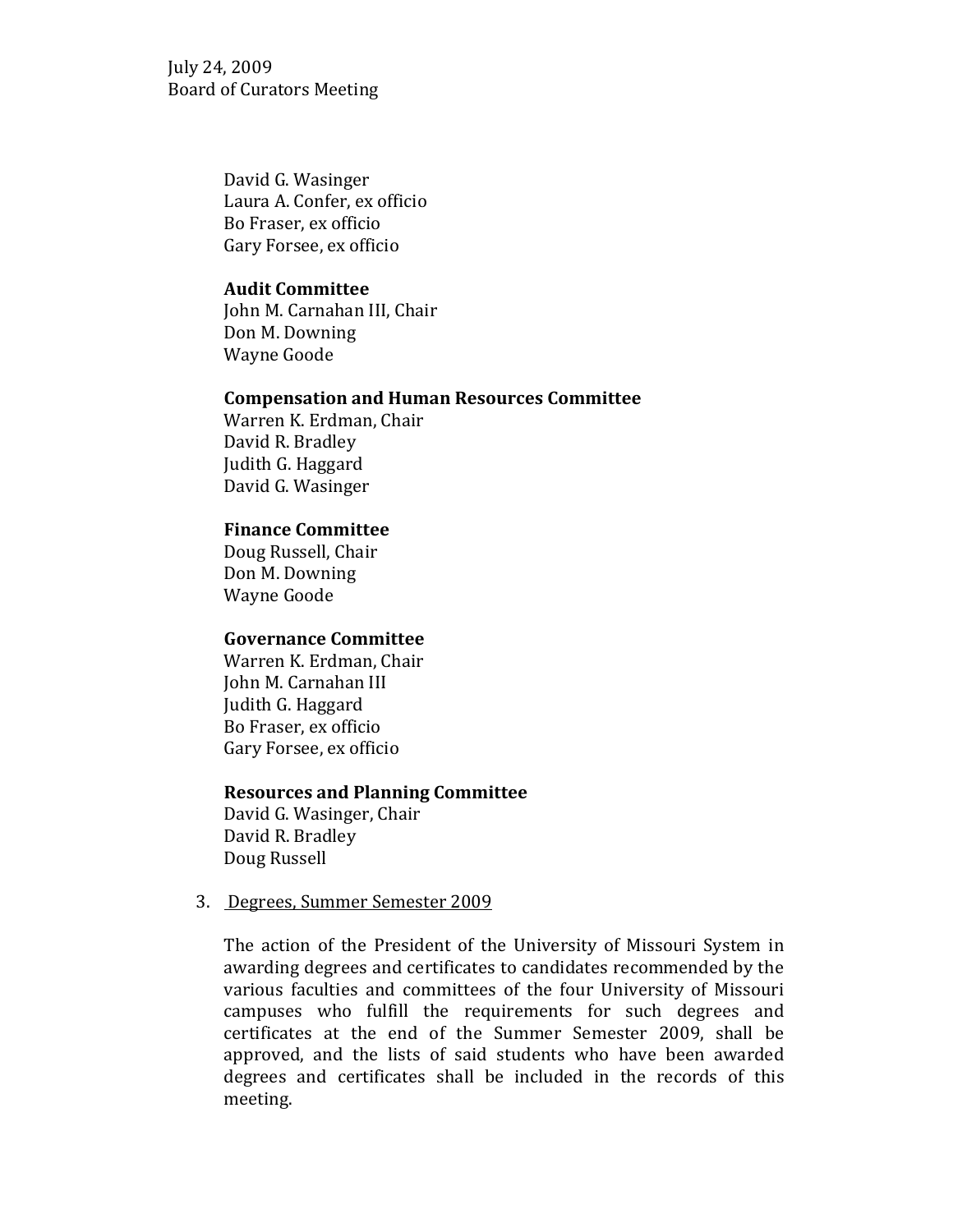## 4. Directory Information/Public Information Revision, Collected Rules and Regulations 180.020 B.3

The date and place of birth of all students, as well as weight and height of members of athletic teams, shall be removed from the definition of student directory information in Collected Rules and Regulations 180.020 B.3:

Collected Rules and Regulations Information Management Chapter 180: Records Management

## 180.020 Student Records

Bd. Min. 6-10-59, p. 15,059; Bd. Min. 2-28-75; Amended 3-18-77; Bd. Min. 5- 24-01; Bd. Min. 07-24-09.

A. **Purpose** -- The purpose of this regulation is to set forth the guidelines governing the protection of the privacy of student records and to implement The Family Educational Rights and Privacy Act of 1974 (Buckley Amendment; Pub. L. 93-380, as amended). These regulations apply to all students who are or have attended the University of Missouri.

## B. **Definitions**

- 1. **"Act"** means the Family Educational Rights and Privacy Act of 1974, as amended, enacted as Section 444 of the General Education Provisions Act.
- 2. **"Attendance"** at the University includes, but is not limited to:
	- a. The term means the period of time during which a student attends the University. Examples of dates of attendance include an academic year, a spring semester, or a first quarter.
	- b. The term does not include specific daily records of a student's attendance at the University.
- 3. **"Directory Information/Public Information"** includes a student's name, address, e-mail address, telephone listing, major field of study, participation in officially recognized activities and sports, dates of attendance, degrees and awards received, the most recent previous educational agency or institution attended by the student, student level, and full- or part-time status.
- 4. **"Disclosure"** means to permit access to or the release, transfer, or other communication of personally identifiable information contained in education records to any party, by any means, including oral, written, or electronic means.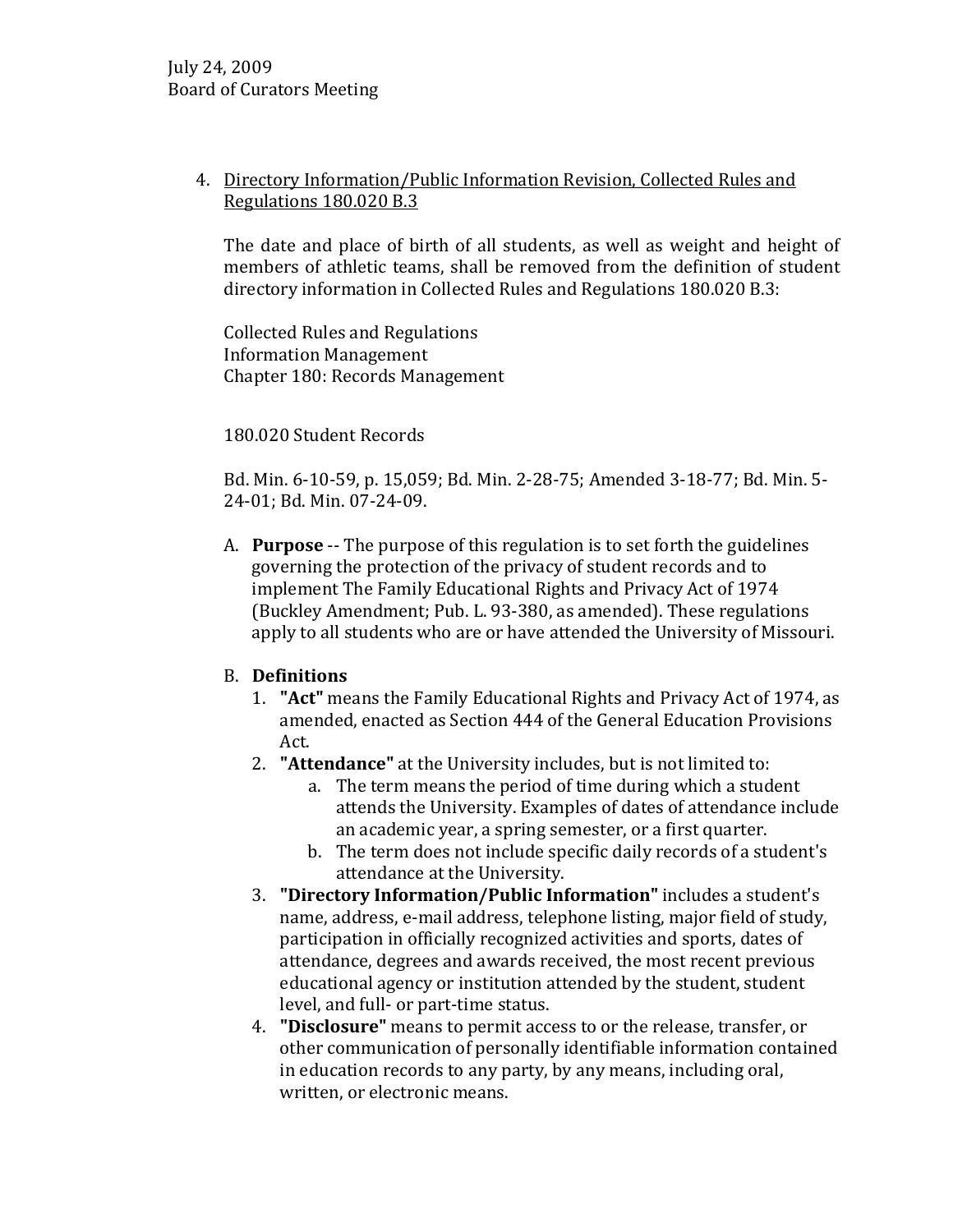# 5. **"Education Records"**

- a. The term means those records that are: (1) directly related to a student; and (2) maintained by the University or by a party acting for the University.
- b. The term does not include: (1) Records that are kept in the sole possession of the maker of the record, and are not accessible or revealed to any other person except a temporary substitute for the maker of the record;

# 5. Sole Source Consulting Contract, Procurement, UM

The Vice President for Finance and Administration shall be authorized to increase the current sole source consulting contract with Oracle USA, Inc., a Delaware Corporation, through the final phases of a project to implement identity protection for University computing applications, from the current \$500,000 in consulting fees, to total consulting fees not to exceed \$700,000, for the University of Missouri System.

Funding:

General Revenue Allocations and Administrative Systems Budget \$700,000

Roll call vote of Consent Agenda:

Curator Bradley abstained Curator Carnahan voted yes. Curator Downing voted yes. Curator Erdman voted yes. Curator Fraser voted yes. Curator Goode voted yes. Curator Haggard voted yes. Curator Russell voted yes. Curator Wasinger voted yes.

The motion carried with a vote of eight in favor and one abstention.

# **Finance**

Office Building #1 at Innovation Park, Missouri S&T – presented by President Forsee Minutes of the Finance Committee meeting, June 4, 2009 – no action was taken by the Committee at this meeting.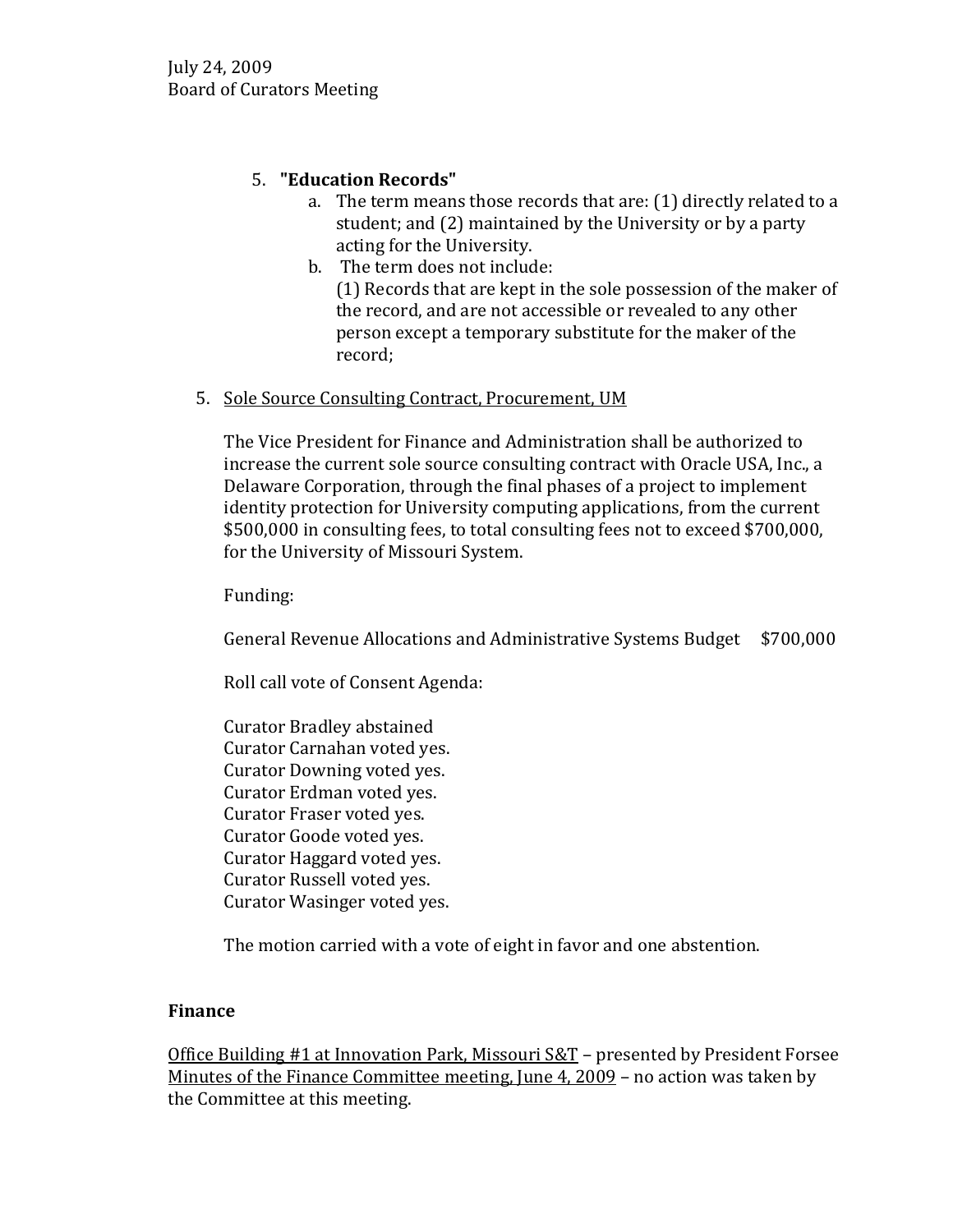Fiscal Year 2011 State Capital Appropriations Request, UM – presented by President Forsee and Vice President Krawitz

It was recommended by Chancellor Deaton, Chancellor Morton, Chancellor

Carney and Chancellor George, endorsed by President Forsee, recommended by the

Finance Committee, moved by Curator Russell and seconded by Curator Bradley,

that the following action be approved:

the President shall be authorized to submit to the appropriate state offices the University of Missouri Fiscal Year 2011 State Capital Appropriations Request, as on file with the minutes of this meeting.

Roll call vote:

Curator Bradley voted yes. Curator Carnahan voted yes. Curator Downing voted yes. Curator Erdman voted yes. Curator Fraser voted yes. Curator Goode voted yes. Curator Haggard voted yes. Curator Russell voted yes. Curator Wasinger voted yes.

The motion carried.

### Fiscal Year 2011 Appropriations Request for Operations, UM – presented by Vice President Krawitz

It was recommended by Vice President Krawitz, endorsed by President

Forsee, recommended by the Finance Committee, moved by Curator Russell and

seconded by Curator Downing, that the following recommendation be approved:

the President is authorized to file a request for state appropriations for operations of the University of Missouri's various programs in Fiscal Year 2011, to include fiscal year 2010 recurring appropriations for operations of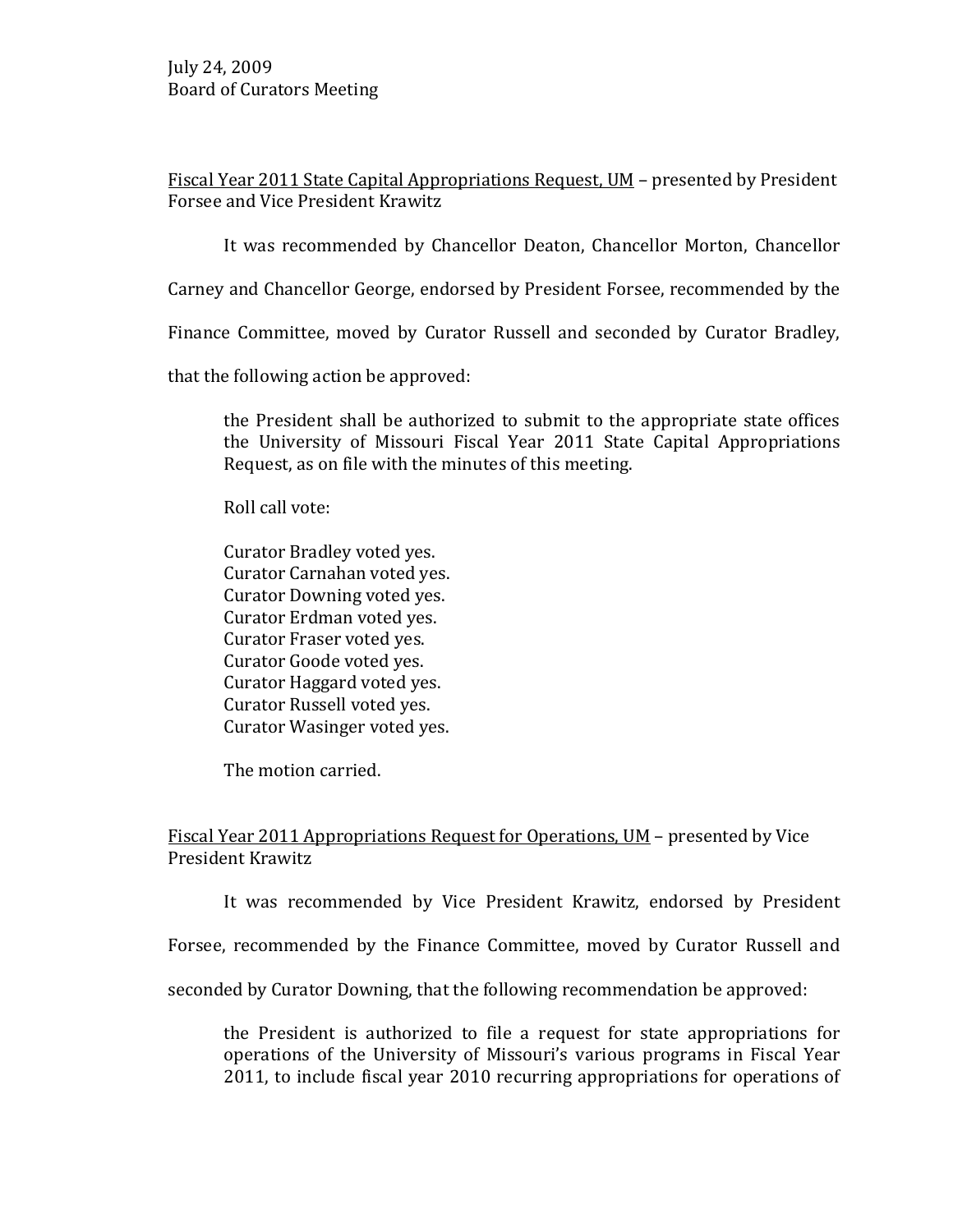\$451.5 million and recurring for health care and other curator programs of \$43.6 million plus the following:

- (1) An increase of \$18.96 million (4.2%) to the University of Missouri's operations fund budget for core operating support for annual merit increase in compensation plus increases in technology, infrastructure and on-going costs.
- (2) A cost to continue increase of \$19.6 million or 4.3 % including the following three components:
	- a. An increase of \$7.2 million for competitive compensation for faculty.
	- b. An increase of \$1.9 million for St. Louis Equity adjustment.<br>
	c. An increase of \$8.5 million to support enrollment growth.
	- c. An increase of \$8.5 million to support enrollment growth.<br>d. An increase of \$2.0 million to sustain the joint UMKC/MSU
	- An increase of \$2.0 million to sustain the joint UMKC/MSU Pharmacy program.
- (3) An increase of \$28.6 million from the state to increase total ongoing maintenance and repair expenditures to 1.5% of the physical plant replacement value.
- (4) An increase in state appropriations of 4.2% for the University of Missouri Health Care to sustain quality and service in the amount of approximately \$1.0 million. In addition, we will request \$0.8 million to restore the base appropriation to Fiscal Year 2009 level.
- (5) An increase in state appropriations of 4.2% for the Other Curator programs of approximately \$0.8 million to allow them to sustain their current levels of quality and service. In addition, we will request \$1.9 million to restore the base appropriations to the Fiscal Year 2009 level.
- (6) A one-time appropriation of \$3.5 million for MOREnet for network and video equipment replacement.
- (7) A recurring increase of approximately \$0.5 million for the State Historical Society of Missouri to fund new positions, and deficiencies in compensation, travel, and equipment.
- (8) Alzheimer's Research Program funds for Fiscal Year 2011 in the amount stipulated by law, which is estimated at approximately \$420,000.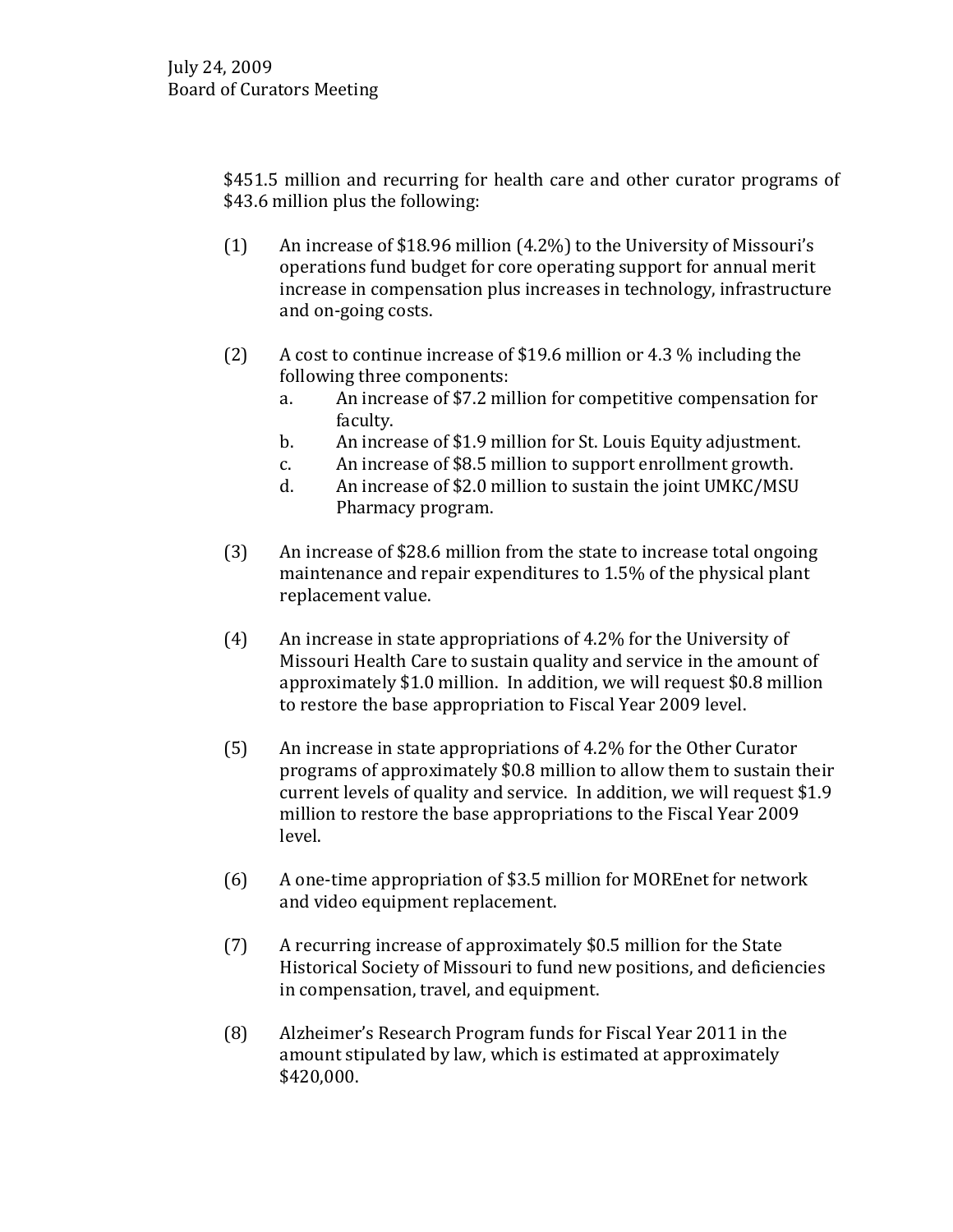- (9) Spinal Cord Injury Funds for Fiscal Year 2011 for research of spinal cord injuries of \$400,000.
- (10) State Seminary funding totaling approximately \$3.2 million in interest income and reinvestment of maturing principal.

Roll call vote:

Curator Bradley voted yes. Curator Carnahan voted yes. Curator Downing voted yes. Curator Erdman voted yes. Curator Fraser voted yes. Curator Goode voted yes. Curator Haggard voted yes. Curator Russell voted yes. Curator Wasinger voted yes.

The motion carried.

## **General Business**

A draft agenda for the October 2009 Board of Curators meeting was included for the board's information.

It was moved by Curator Carnahan and seconded by Curator Downing, that

there shall be an executive session with a closed record and closed vote of the Board

of Curators meeting, on Friday, July 24, 2009, for consideration of:

- Section 610.021(1), RSMo, relating to matters identified in that provision, which include legal actions, causes of action or litigation, and confidential or privileged communications with counsel; and
- Section 610.021(2), RSMo, relating to matters identified in that provision, which include leasing, purchase, or sale of real estate; and
- Section 610.021(3), RSMo, relating to matters identified in that provision, which include hiring, firing, disciplining, or promoting of particular employees; and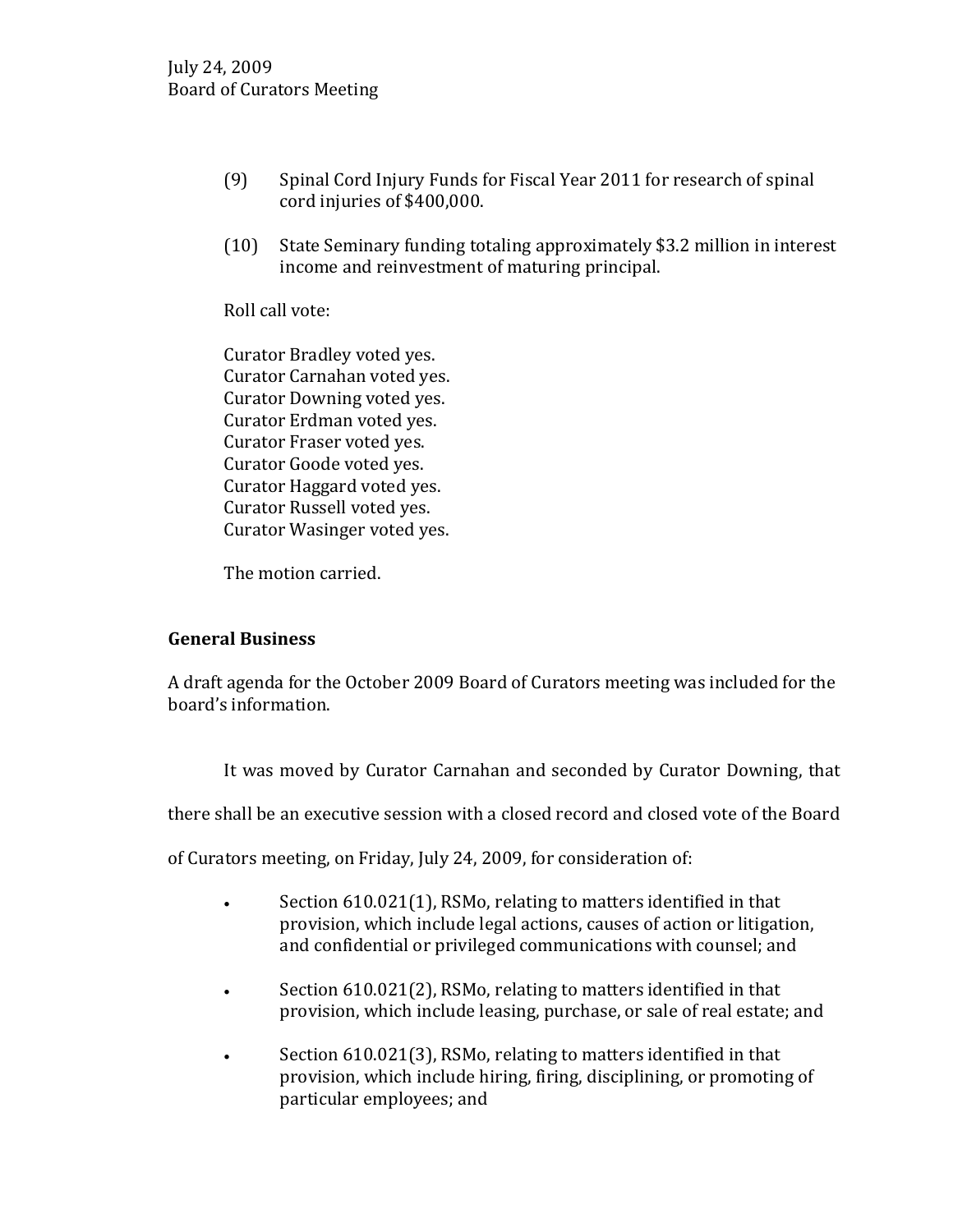- Section 610.021(12), RSMo, relating to matters identified in that provision, which include sealed bids and related documents and sealed proposals and related documents or documents related to a negotiated contract; and
- Section 610.021(13), RSMo, relating to matters identified in that provision, which include individually identifiable personnel records, performance ratings, or records pertaining to employees or applicants for employment.

Roll call vote:

Curator Bradley voted yes. Curator Carnahan voted yes. Curator Downing voted yes. Curator Erdman voted yes. Curator Fraser voted yes. Curator Goode voted yes. Curator Haggard voted yes. Curator Russell voted yes. Curator Wasinger voted yes.

The motion carried.

The open session teleconference call was disconnected and a second call was initiated for the executive session of the Board of Curators meeting.

## **BOARD OF CURATORS MEETING – EXECUTIVE SESSION**

A meeting of the University of Missouri Board of Curators was convened in executive session at approximately 9:38 A.M., on Friday, July 24, 2009, in Conference Room 321 University Hall, Columbia, Missouri, and at remote locations via conference telephone, pursuant to public notice given of said meeting. Curator Bo Fraser, Chairman of the Board of Curators, presided over the meeting.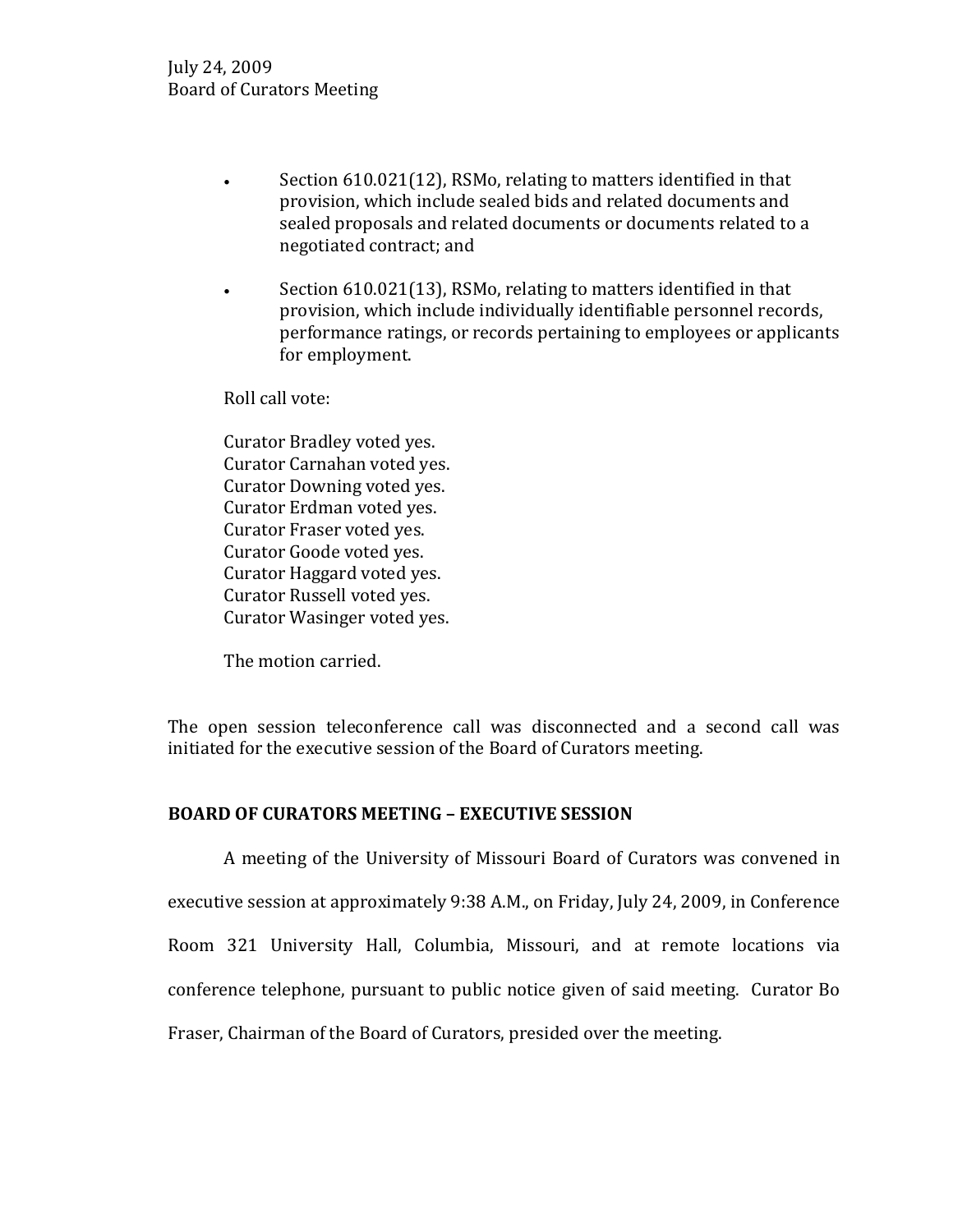#### Present

The Honorable David R. Bradley The Honorable John M. Carnahan III The Honorable Don M. Downing The Honorable Warren K. Erdman The Honorable Bo Fraser The Honorable Wayne Goode The Honorable Judith G. Haggard The Honorable Doug Russell The Honorable David G. Wasinger Student Representative Laura A. Confer

Also Present

Mr. Gary D. Forsee, President, University of Missouri System Mr. Stephen J. Owens, General Counsel Ms. Kathleen M. Miller, Secretary of the Board of Curators Dr. Brady J. Deaton, Chancellor, University of Missouri-Columbia Mr. Leo E. Morton, Chancellor, University of Missouri-Kansas City

Curators' Teaching Professorship, John Adams, MU, and Curators' Professorship Emeritus, Richard Mitchell, UMSL

It was recommended by Chancellor Deaton, endorsed by President Forsee,

recommended by the Academic, Student and External Affairs Committee, moved by

Curator Haggard and seconded by Curator Russell, that the following actions be

approved:

1. that upon the recommendation of Chancellor Deaton, the Provost, the Dean of the School of Arts and Science, and the Chair of Chemistry, Professor John E. Adams shall be named to the position of University of Missouri Curators' Teaching Professor, effective September 1, 2009. Professor Adams will receive a \$10,000 annual stipend as long as he holds this position. \$5,000 will go to increased compensation (salary and benefits less applicable taxes) with the remaining \$5,000 available for professional expenses associated with his teaching, research, or creative activities. In accordance with collected Rules and Regulations, 320.070, this appointment is for a period of five years which may be renewed at the discretion of the Chancellor.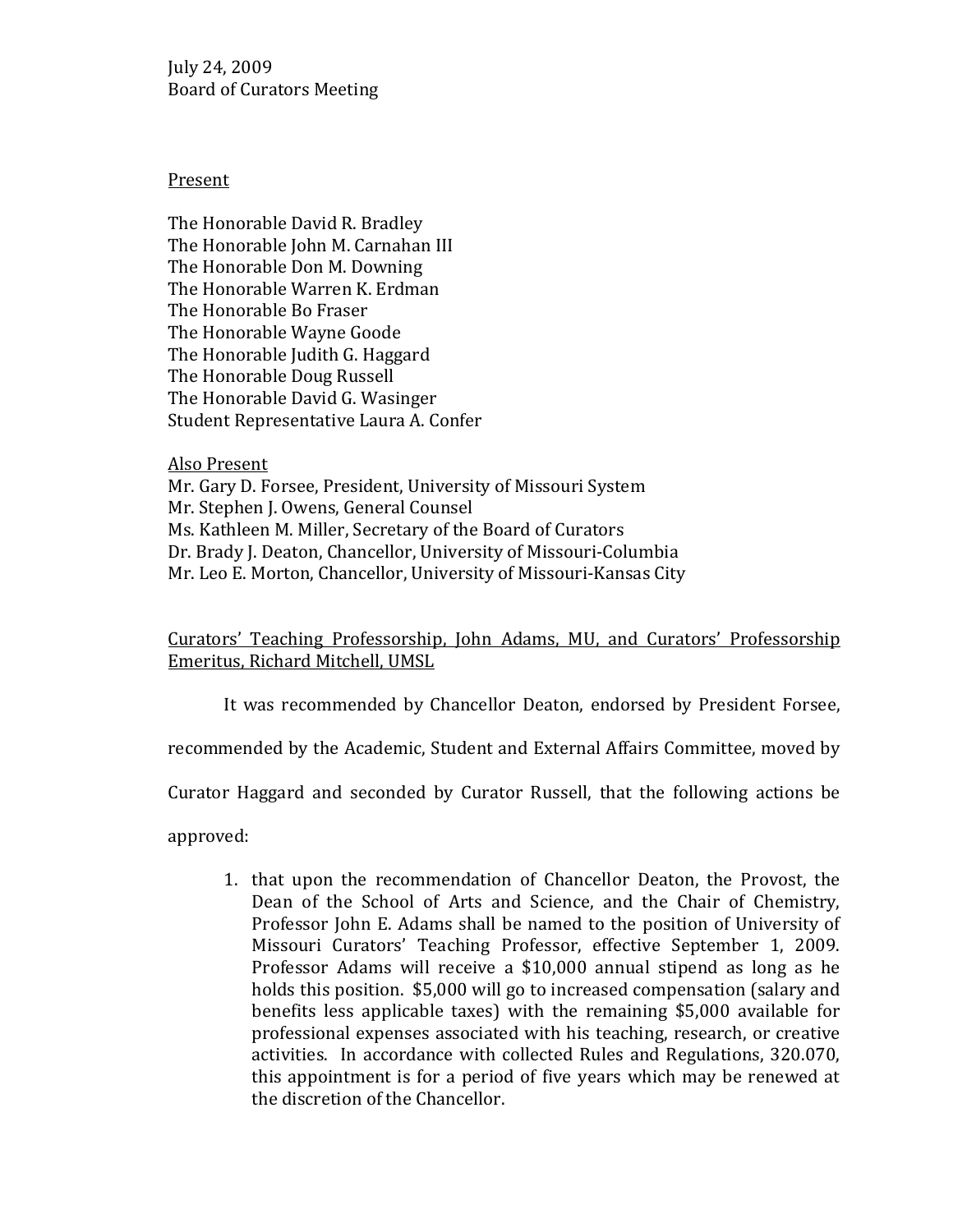The complete nomination materials are on file in the Office of the Vice President for Academic Affairs.

2. that upon the recommendation of Chancellor George, the Department of History and the College of Arts and Science, Professor Richard H. Mitchell shall be named to the position of University of Missouri Curators' Professor Emeritus, effective September 1, 2009.

Roll call vote:

Curator Bradley voted yes. Curator Carnahan voted yes. Curator Downing voted yes. Curator Erdman voted yes. Curator Fraser voted yes. Curator Goode voted yes. Curator Haggard voted yes. Curator Russell voted yes. Curator Wasinger voted yes.

The motion carried.

## "Affiliation Agreement", UMKC Foundation, UM – presented by President Forsee, General Counsel Owens and Chancellor Morton

It was recommended by Chancellor Morton, endorsed by President Forsee, moved by Curator Erdman and seconded by Curator Bradley and Haggard, that the "Affiliation Agreement" between the University of Missouri and the Kansas City Foundation for Higher Education, as provided to the Board of Curators (as on file with the minutes of this meeting) shall be approved for the purpose of establishing a separate, locally-managed foundation to support the University of Missouri-Kansas City.

Roll call vote:

Curator Bradley voted yes.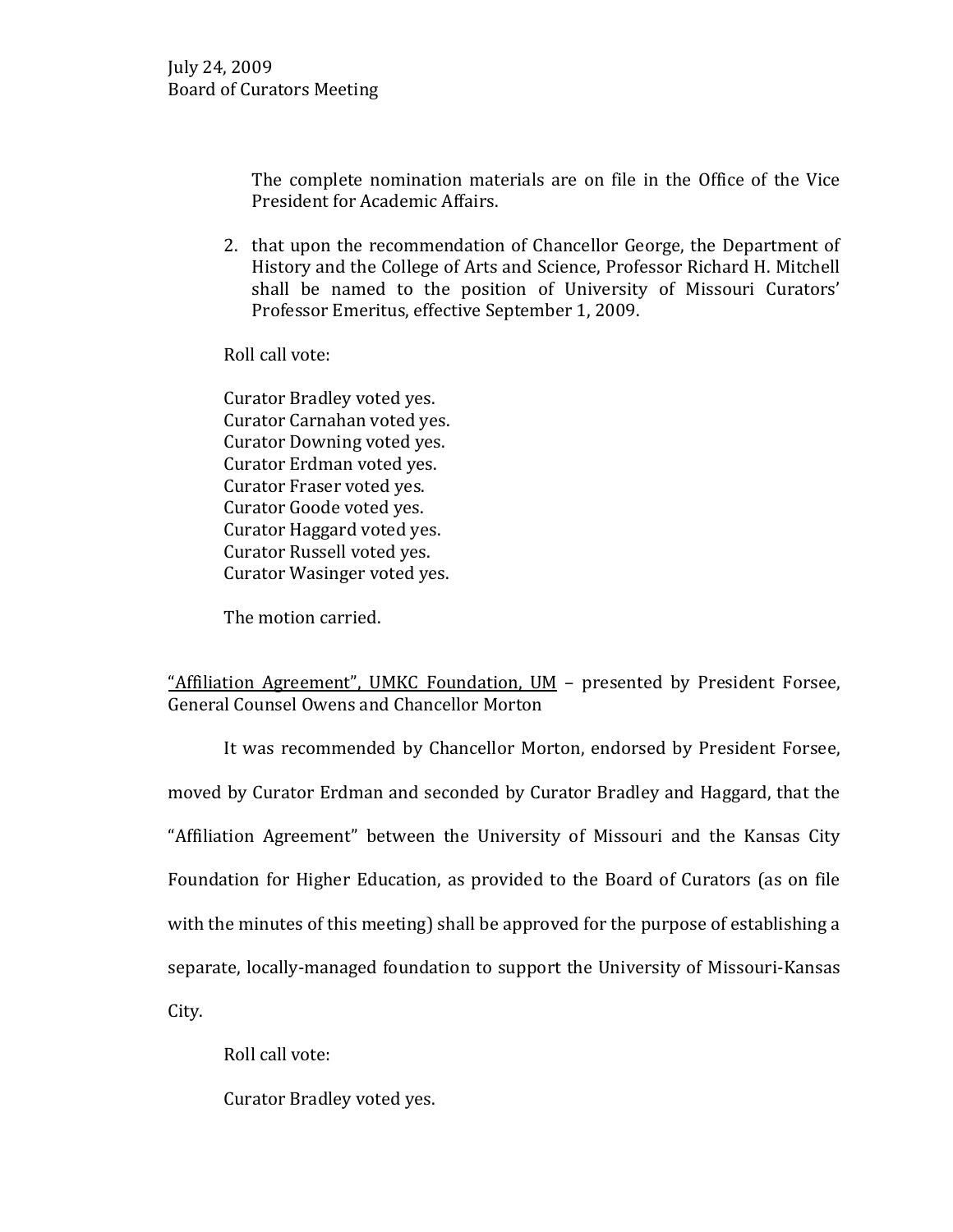> Curator Carnahan voted yes. Curator Downing voted yes. Curator Erdman voted yes. Curator Fraser voted yes. Curator Goode voted yes. Curator Haggard voted yes. Curator Russell voted yes. Curator Wasinger voted yes.

The motion carried.

Chancellor Morton disconnected from the teleconference at 10:00 A.M.

<sup>189</sup> Joint Venture, MU - presented by President Forsee and Dean Walker This item has been excluded from the minutes and may be given public notice upon completion of transaction of subject matter.

191 Personnel Contract, MU - presented by President Forsee, General Counsel Owens and Chancellor Deaton This item has been excluded from the minutes and may be given public notice upon completion of transaction of subject matter.

192 Joint Venture, UMHC - presented by President Forsee This item was for board information only. No action was taken by the board.

General Counsel's Report – presented by General Counsel Owens (Litigation Report on file with the Office of General Counsel)

It was moved by Curator Russell and seconded by Curator Erdman, that the

Board of Curators meeting, July 24, 2009, be adjourned.

Roll call vote:

Curator Bradley voted yes. Curator Carnahan voted yes. Curator Downing voted yes. Curator Erdman voted yes.